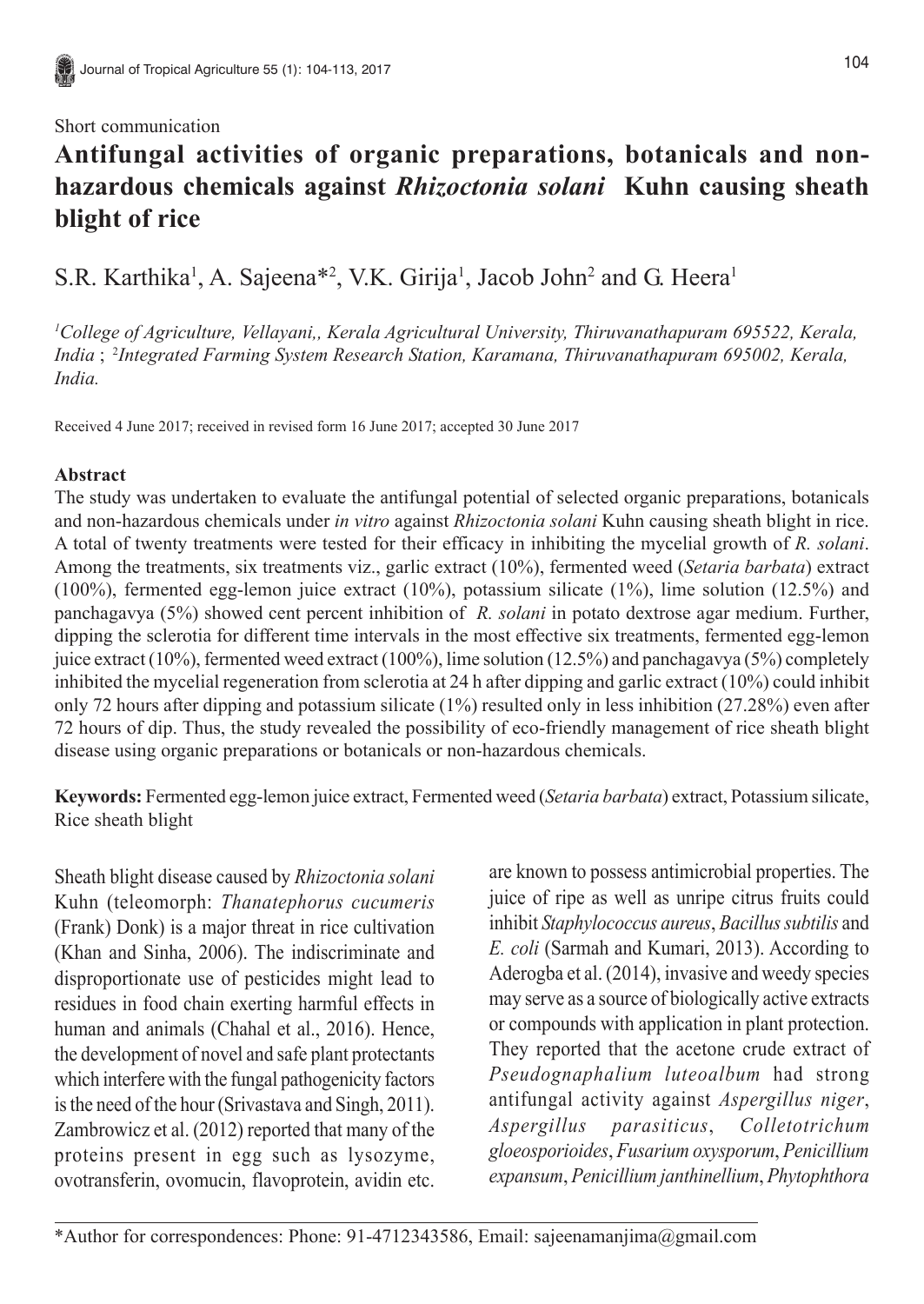*nicotiana*, *Pythium ultimum* and *Trichoderma harzianum.* Two antifungal compounds, viz., hispidulin-7-o-glucopyranoside and stigmastero-3 o-beta-glucopyranoside were isolated from the weedy species. Ten per cent clove extract of *Allium sativum* was reported to be the most effective treatment in suppressing the mycelial growth of seed borne fungi of green gram, viz., *Fusarium oxysporum* (62.8%), *Aspergillus niger* (62.1%) and *R. solani* (61.2%) (Swami and Alane, 2013). Anees (2014) reported that panchagavya at 2.5, 5 and 10 per cent concentrations completely inhibited the mycelial growth of *Pythium aphanidermatum*. The botanicals *viz*., *Chromolaena odorata* and *Ocimum sanctum* as well as the neem based formulation, nimbicidine were found to be effective against sheath blight disease (Saifunneesa and Niza, 2001). Cow urine at 100 per cent concentration resulted in 87.53 per cent reduction in mycelial growth of *R. solani* causing black scurf of potato (Sirari et al., 2015). The mycelial growth of *R. solani* causing leaf blight disease of amaranthus was completely inhibited *in vitro* by fermented egg - lemon juice extract as well as lime solution, followed by fermented tapioca - rind extract, fermented weed (*Setaria barbata*) extract, fermented papaya leaf extract, fish amino acid as well as turmeric powder – baking soda mixture (Sajeena et al., 2015). Calcium carbonate  $(250\mu g \text{ ml}^{-1})$  nano particles showed good antibacterial effect and after 16 hours, the *Agrobacterium tumefaciens* totally diminished (Ataee et al., 2011). Bekker et al. (2009) reported that soluble potassium silicate inhibited the mycelial growth of *Phytophthora cinnamomi* and *P. capsici* at all the concentrations  $(20-80 \text{ ml L}^{-1})$  tested. The concept of ecofriendly and safe disease management has gained wide importance. The present study is a pioneer attempt to evaluate the antifungal potential of selected commonly available, organic preparations, botanicals and non-hazardous chemicals for the *in vitro* management of rice sheath blight fungus.

Rice plants showing typical symptoms of sheath blight disease were collected from seven rice growing tracts of Thiruvananthapuram district and isolations were made from the seven sheath blight infected samples (Adipathi et al., 2013). Pathogenicity tests of the seven isolates obtained were conducted. Healthy rice plants were transplanted into UV stabilized 600 gauge, 150 µ grow bags (40 cm x 24 cm x 24 cm) which were filled with sandy clay loam soil (10 kg) having a pH of 5.5 with the water level maintained at five cm. Rice plants at active tillering stage (45 days after sowing (DAS) were artificially inoculated in the leaf sheath by inserting five mm mycelial bits of seven days old culture of each isolate along with sclerotia. The inoculated portion of the sheath was then covered with a thin layer of moist cotton. Rice plants inoculated with PDA culture discs alone (without the pathogen) were maintained as the control for each isolate. The artificially inoculated plants were covered with finely perforated polythene covers to maintain humidity in order to induce sheath blight symptom development. All the inoculated plants were observed daily for the appearance of typical symptoms of sheath blight. The pathogen isolates were re-isolated when the characteristic symptoms of the disease appeared on the inoculated leaf sheaths and the pathogenicity confirmed.

 Virulence rating (Banniza et al., 1996) was done to determine the most virulent isolate of the pathogen among seven isolates collected from the different rice growing tracts. Each of the seven fungal isolates was artificially inoculated on potted rice plants at 45 days after transplanting. Rice plants inoculated with PDA culture discs alone (without the pathogen) were maintained as the control for each isolate. The observations on symptom development, relative lesion height (RLH) on the  $5<sup>th</sup>$ ,  $7<sup>th</sup>$ ,  $10<sup>th</sup>$  and  $15<sup>th</sup>$  DAI as well as the total number of disease affected tillers produced by each isolate were recorded. The RLH (Sharma et al., 1990) was calculated using the formula;

 RLH = (Lesion height in cm/Plant height in cm) x 100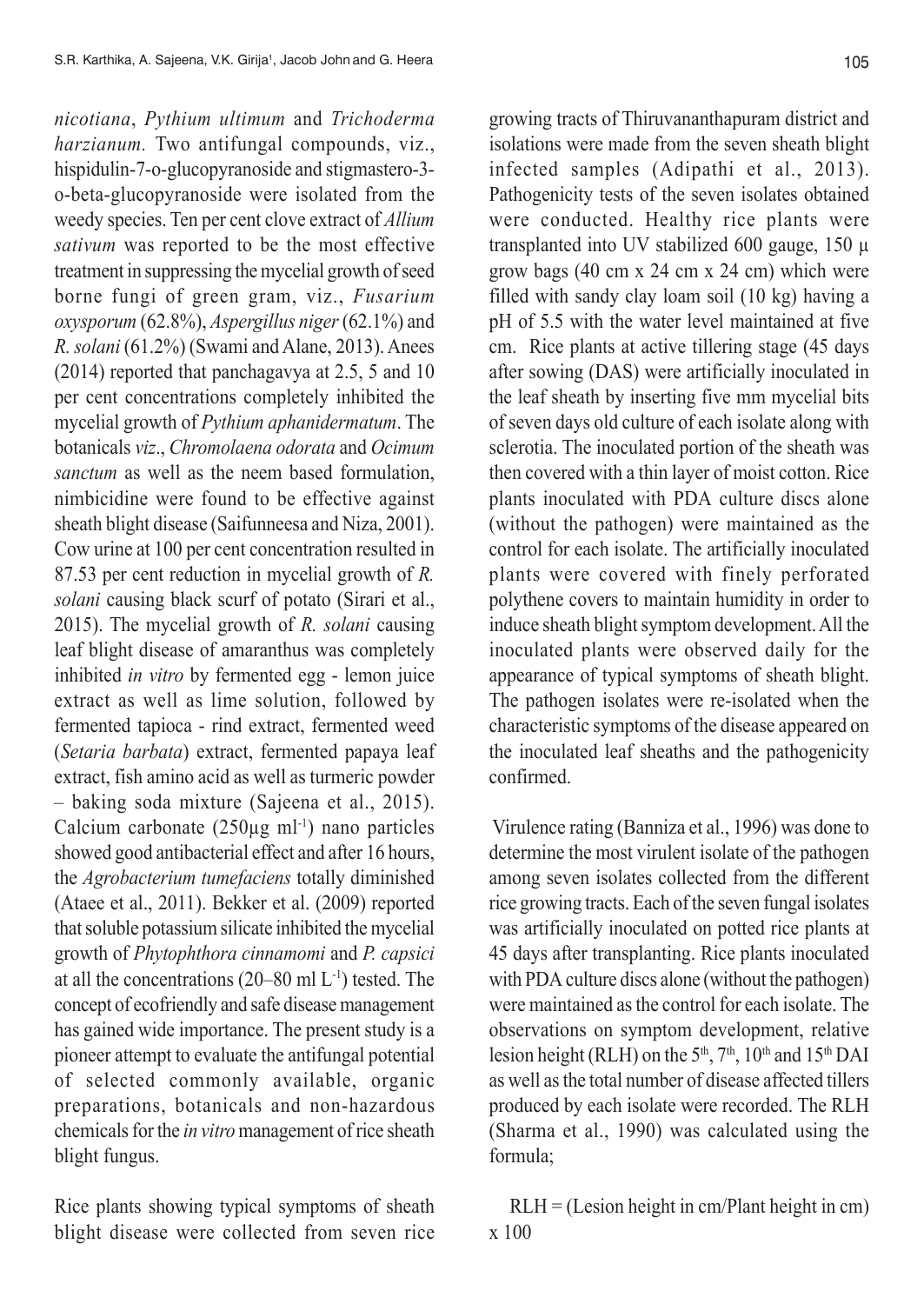|  |  | Table 1. Organic preparations, botanicals and non-hazardous chemicals used against R. solani |  |  |
|--|--|----------------------------------------------------------------------------------------------|--|--|
|  |  |                                                                                              |  |  |

| Treatment        | Description                                                                                                 |
|------------------|-------------------------------------------------------------------------------------------------------------|
| $T_{1}$          | Fermented tapioca ( <i>Manihot esculenta</i> L.) leaf and rind (1:1) extract in cow's urine diluted in      |
|                  | water $(1:5)$                                                                                               |
| $\rm T_{_2}$     | Fermented papaya ( <i>Carica papaya L</i> .) leaf in cow's urine diluted in water $(1:1:5)$                 |
| $\rm T_{_3}$     | Fermented weed (Setaria barbata L.) extracts (100%)                                                         |
| $T_{4}$          | Neem cake $(500 \text{ kg ha}^{-1})$                                                                        |
| $\mathrm{T}_5$   | Fish amino acid $(5\%)$                                                                                     |
| $\rm T_{_6}$     | Fermented egg – lemon juice extract $(10\%)$                                                                |
| $T_{7}$          | Panchagavya (5%) (KAU, 2009)                                                                                |
| $\rm T_{\rm 8}$  | Cow dung supernatant $(10\%)$                                                                               |
| $T_{9}$          | Biogas slurry $(10\%)$                                                                                      |
| $T_{10}$         | Turmeric ( <i>Curcuma longa</i> L.) + baking soda (4:1) mixture (5g L <sup>-1</sup> water)                  |
| $\rm T_{\rm 11}$ | Turmeric (Curcuma longa L.) + baking soda (4:1) mixture (5g L <sup>-1</sup> rice gruel water (kanjivellam)) |
| $T_{12}$         | Turmeric ( <i>Curcuma longa</i> L.) + baking soda (4:1) mixture (5g L <sup>-1</sup> cowdung supernatant)    |
| $T_{13}$         | Potassium silicate $(1\%)$ in sterile water                                                                 |
| $T_{14}$         | Lime solution $(12.5\%)$                                                                                    |
| $T_{15}$         | Jeevamruth $(10\%)$                                                                                         |
| $T_{16}$         | Diluted cow's urine $(10\%)$                                                                                |
| $T_{17}$         | Neem (Azadiracta indica. A. Juss.) oil (2%)                                                                 |
| $T_{18}$         | Garlic (Allium sativum L.) extract (10%)                                                                    |
| $T_{19}$         | Tulsi (Ocimum sanctum L.) extract (10%)                                                                     |
| $T_{20}$         | Control                                                                                                     |

The morphological characters of the pathogen were studied (Gonzalez et al., 2006) by preparing slides stained with cotton blue and observing under 45X and 100X magnification of Leica DM 750. The cultural characteristics of the pathogen were studied (Debbarma and Dutta, 2015) by growing them on PDA medium and observing the mycelial characters such as nature of mycelial growth, colour of the colony, texture and sclerotial characters such as the days for pinhead formation, the number and average size of sclerotia and the distribution pattern of the sclerotia of each isolate. The most virulent isolate was identified and confirmed at NFCCI (National Fungal Culture Collection of India), Pune.

Selected indigenous organic preparations, botanicals and non-hazardous chemicals were tested for their potential in inhibiting the mycelial growth of *R. solani* under *in vitro* conditions. The treatments selected and the methods of preparation are detailed in table 1. Fermented tapioca leaf (mature leaves) and tapioca rind extract and fermented papaya leaf extract (mature leaves) were prepared in cow's urine

diluted in water (1:5) (Sajeena et al., 2015). The common weed *Setaria barbata* (Mary grass/ Maize grass) was used for the preparation of fermented weed extract (Sajeena et al., 2016). Two and a half kg of the weed *viz*., *Setaria barbata* (mary grass/ corn grass) was weighed, washed thoroughly to remove soil and dirt and was cut into small pieces. Twenty gram each of salt powder, tamarind (pulp) and powdered jaggery (sugarcane product) were added to the cut bits of the weed taken in a container and the mixture was diluted using 10 L of water. The mixture was stirred once daily and was kept for fermentation for a period of 21 days. The fermented preparation was filtered through muslin cloth and used directly.

Fish amino acid was prepared by adopting the method described by Weinert et al. (2014). Sardine fish and jaggery was used for the preparation of fish amino acid. One kg of fresh sardine fish (*Sardina pilchardus*) was cut into small pieces. One kg of jaggery (sugarcane product) was powdered. The cut pieces of fish and powdered jaggery (1:1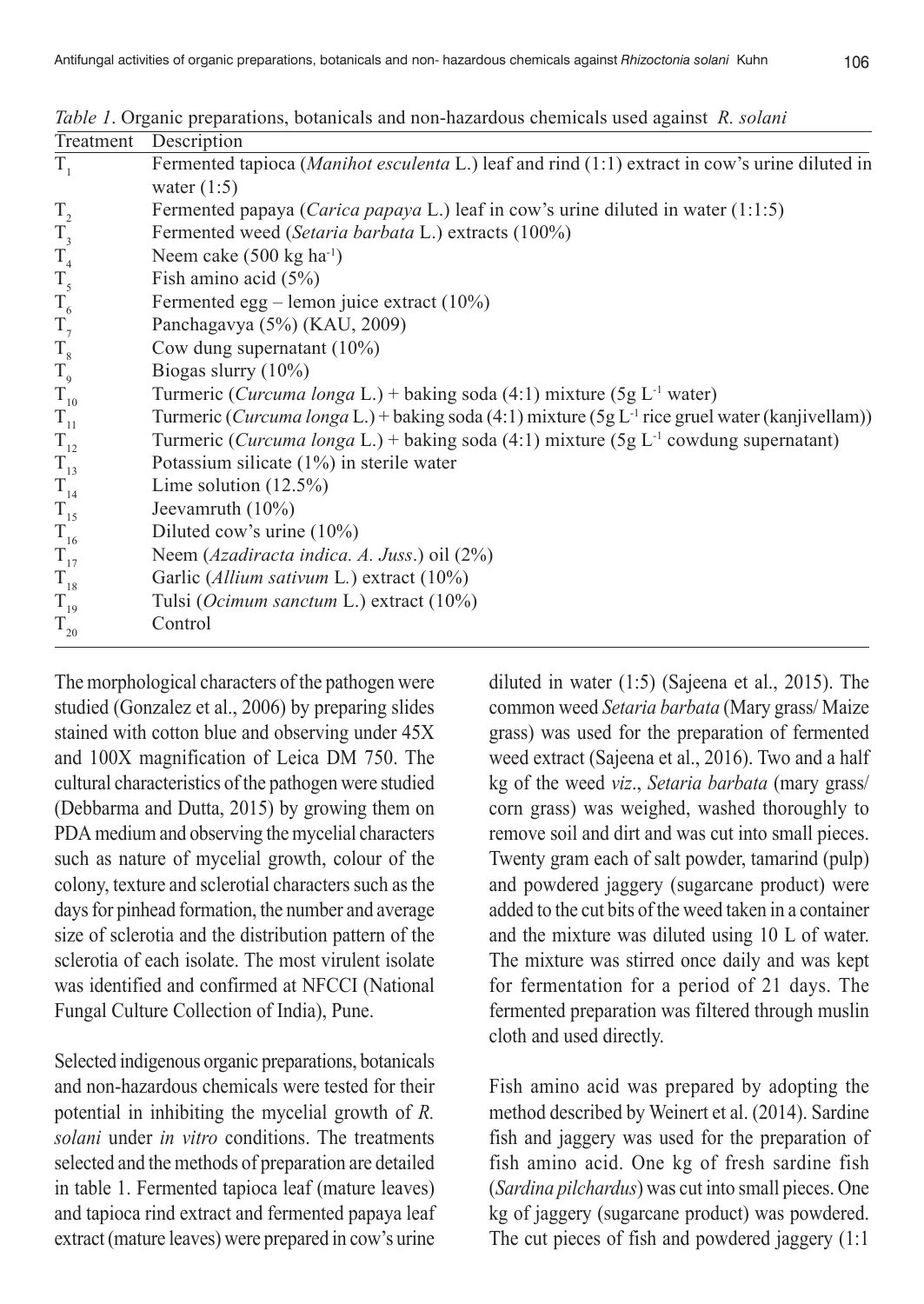| Isolate                                       | Days for symptom |                   | Relative Lesion Height (%) |                    |                 | Days after        |  |
|-----------------------------------------------|------------------|-------------------|----------------------------|--------------------|-----------------|-------------------|--|
|                                               | development      |                   | No. of tillers affected    | inoculation        |                 |                   |  |
|                                               |                  |                   |                            | 10                 | 15              | (DAI)             |  |
| (Chenkal)                                     |                  | 2.57              | $4.67$ <sup>c</sup>        | $5.97^\circ$       | $7.33^\circ$    | $3.00^{\circ}$    |  |
| (Attingal)                                    |                  | $9.20^{4}$        | $15.70^{\circ}$            | $19.03^{a}$        | $20.97^{\circ}$ | $4.67^{4}$        |  |
| (Punchakari)                                  |                  | 0.93 <sup>d</sup> | $1.67^{\text{de}}$         | $3.30^{\text{cd}}$ | 5.17            | 2.33              |  |
| (Nagaroor)                                    |                  | $1.90^{cd}$       | $3.37^{\text{cd}}$         | $4.77^{\text{cd}}$ | $6.50^\circ$    | 2.33              |  |
| $I^5(Vellayani)$                              |                  | $2.20^\circ$      | $3.57^{\text{cd}}$         | $4.33^{\text{cd}}$ | $5.60^\circ$    | $3.00^{\circ}$    |  |
| (Karode)                                      |                  | $0.00^{\circ}$    | $0.23^\circ$               | $4.93^{\text{cd}}$ | 217             | $1.33^{^{\circ}}$ |  |
| (Karamana)                                    |                  | $5.03^{b}$        | 11.13                      | $13.67^{b}$        | $16.07^{\circ}$ | $3.00^{\circ}$    |  |
| Control                                       | $\theta$         | 0.0               | 0.0                        | 0.0                | 0.0             | 0.0               |  |
| CD(0.05)                                      |                  | 1.04              | 2.63                       | 5.08               | 2.27            | 0.99              |  |
| $\underline{\text{SE}}_{\text{m}}$<br>$(\pm)$ |                  | 0.28              | 0.72                       | 1.38               | 0.62            | 0.27              |  |

*Table 2*. Lesion development by *R. solani* isolates on artificial inoculation *in vivo*

Treatments with same alphabets do not differ significantly. All values are average of 3 replications

ratio on w/w basis) were filled in a container as layers, one above the other. The container was covered tightly using a muslin cloth for provision for air circulation. The mixture was kept undisturbed for 21 days. It was filtered through muslin cloth and used at the rate of five per cent concentration for the inhibition studies.

Fermented egg-lemon juice extract was prepared using hen eggs, lemon juice and powdered jaggery (Sajeena et al., 2016). Twelve raw eggs were taken in a container. Lemon juice was squeezed and poured over the eggs such that the eggs were immersed in the juice. This preparation was kept undisturbed for ten days. On the tenthday, 500 g of powdered jaggery (sugarcane product) was added to the mixture and stirred thoroughly. This was kept undisturbed for ten more days. The preparation was

ready for use after 21 days. It was filtered through muslin cloth and used at the rate of ten per cent concentration for further studies.

Panchagavya, an organic preparation was prepared as per the *adhoc* package of practices recommendations for organic farming (KAU, 2009). Cow dung supernatant and biogas slurry were prepared as described in the *adhoc* recommendations of Organic Package of Practices (KAU, 2009). Turmeric powder was mixed with baking soda in 4:1 ratio (w/w basis) in 1 litre of water, rice gruel water (1 litre) and cowdung supernatant (1 litre) (Bhadrasree, 2007). Jeevamruth was prepared by adopting the method described by Chadha et al. (2012). Fresh cow dung (10 kg), fresh cow urine (10 L), powdered jaggery (sugarcane product) (2 kg), pulse (green gram) flour (2 kg) and

| Isolate     | Mycelial        | Sclerotial      | Mycelial growth (cm)   |      |           | Days for   |             | (DAI)       |                      | Days for Number Average Distribution |
|-------------|-----------------|-----------------|------------------------|------|-----------|------------|-------------|-------------|----------------------|--------------------------------------|
|             | characteristics | characteristics | Days after inoculation |      | growth    | pinhead    | <b>Size</b> |             | pattern              |                                      |
|             | Colour          | Texture         |                        |      |           | completion | formation   |             | (mm)                 |                                      |
|             | Dark brown      | Fluffy          | 2.93                   | 7.23 | 9         |            | 4           | cd<br>26.00 | 2.13 <sup>a</sup>    | Scattered                            |
|             | Light brown     | Cottony         | 3.60                   | 8.26 | 9         |            | 4           | 59.33       | 2.11 <sup>a</sup>    | Scattered                            |
|             | Light brown     | Cottony         | 1.83                   | 5.06 | 9         |            | 4           | 27.00       | $1.99$ <sup>ab</sup> | Central                              |
|             | Light brown     | Cottony         | 2.56                   | 6.33 | 9         |            | 4           | 34.66       | $1.91^{bc}$          | Scattered                            |
|             | Light brown     | Fluffy          | 2.96                   | 7.33 | 9         |            | 4           | 24.00       | $1.76^{\circ}$       | Scattered                            |
|             | White           | Cottony         | 3.00                   | 5.96 | 9         |            |             | 104.66      | 0.98 <sup>d</sup>    | Scattered                            |
|             | Light brown     | Cottony         | 2.96                   | 8.23 | 9         |            | 4           | 53.66       | $2.01^{ab}$          | Central                              |
| CD(0.05)    |                 |                 | 0.53                   | 0.61 | <b>NS</b> | NS         | NS          | 9.03        | 0.164                |                                      |
| $SE_m(\pm)$ |                 |                 | 0.14                   | 0.16 |           |            |             | 2.43        | 0.04                 |                                      |

*Table 3*. Morphological and cultural characteristics of *R. solani* isolates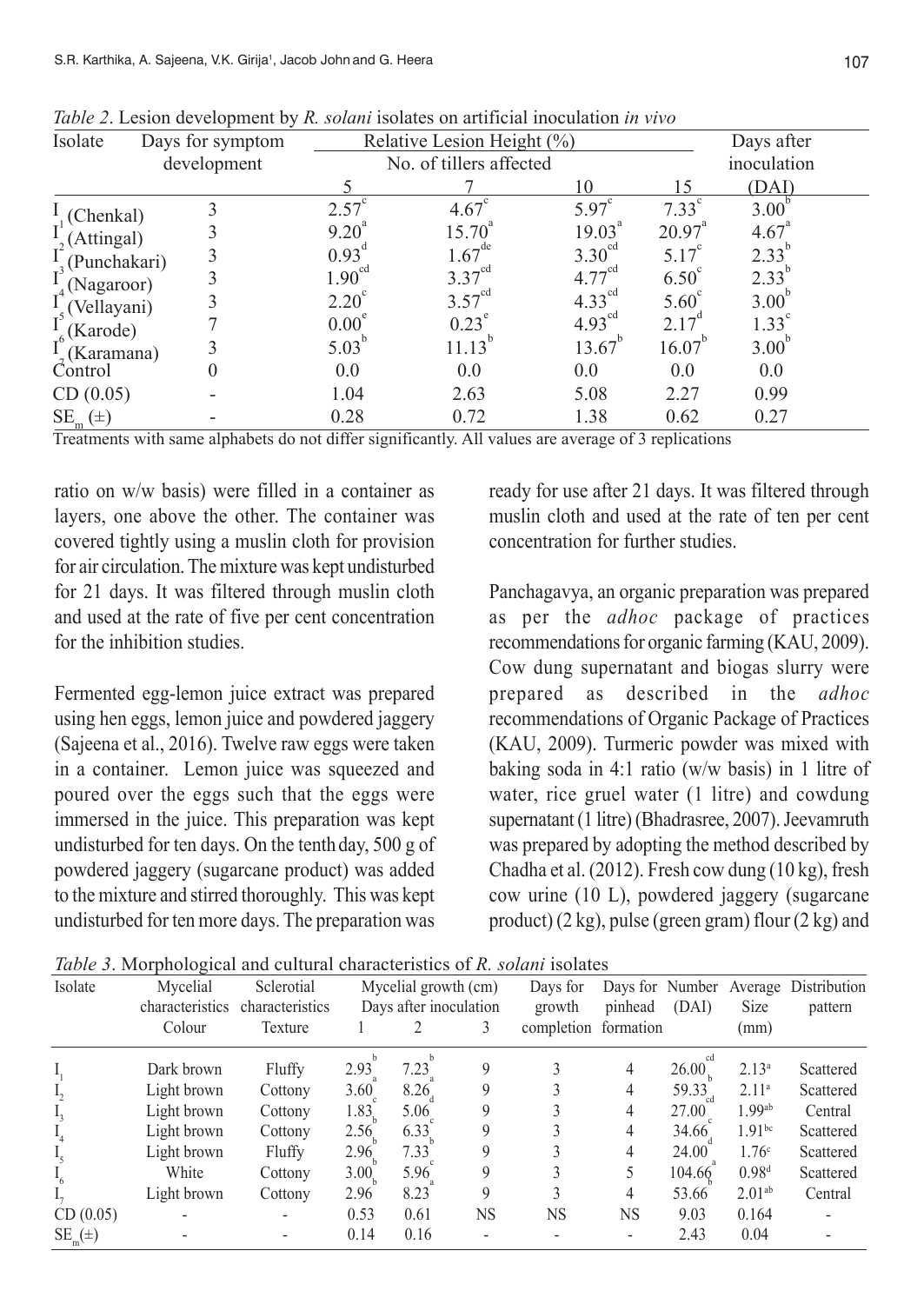a hand full of fertile soil (soil collected from cultivated field without any accumulation of chemical fertilizers/pesticides) were taken in a vessel and mixed with 20 L of water. The mixture was filtered through muslin cloth after one week and used at the rate of ten per cent concentration for the *in vitro* studies. Fresh cow urine was diluted ten times with water (Sajeena et al., 2015) and used directly for the *in vitro* inhibition studies. The commercial neem oil @ 2 per cent concentration was prepared as described in the adhoc recommendations of Organic Package of Practices (KAU, 2009). Garlic (*Allium sativum*) extract was prepared as described by Kumar and Tripathi (2012). Basil/Tulsi (*Ocimum sanctum*) 10 per cent extract was prepared as detailed by Saifunneesa and Niza (2001). Potassium silicate with 25 per cent silica and seven per cent potassium was used at the rate of one per cent for the *in vitro* inhibition studies (Devi and Nayar, 2016). Lime  $\omega$  12.5 per cent concentration was used for the *in vitro* inhibition studies against *R. solani* (Sajeena et al., 2016).

*In vitro* evaluation of different treatments in inhibiting the mycelial growth of *R. solani* was done by poisoned food technique (Nene and Thapliyal, 1979). The per cent inhibition of the mycelial growth of *R. solani* over control was calculated using the formula (Vincent, 1927) as follows

$$
I = \frac{C - T}{C} \times 100
$$

where I is the percentage inhibition, C is the growth (cm) of the fungus in control plates and T is the growth (cm) of fungus in treatment amended plates Effect of dipping the sclerotia in selected treatments for different time intervals was tested under *in vitro*. The sclerotia collected from seven days old culture plates of *R. solani* were dipped in the treatments separately for different time intervals viz, 24, 48 and 72 hours (Bhadrasree, 2007). The sclerotia, after dipping for each fixed time interval were inoculated at the centre of the Petri plate with solidified PDA medium using sterile forceps. The mycelial regeneration from the sclerotia as well as the per cent reduction of the mycelial regeneration from sclerotia over control was measured as mentioned above.

Sheath blight affected rice plants were collected from seven different rice growing tracts of Thiruvananthapuram district viz., Chenkal, Attingal, Punchakari, Nagaroor, Vellayani, Karode and Karamana. Pathogenicity test of each isolate on artificial inoculation revealed that typical sheath blight symptoms were produced by each isolate on the artificially inoculated plants. The symptoms initially appeared as circular, oblong or ellipsoid, greenish grey, water soaked lesions on the leaf sheath near water level. The lesions enlarged, became oblong and irregular in outline. Centre of the lesions later turned greyish white with brown margins.

*Table 4*. *In vitro* suppression of *R. solani* by organic preparations, botanicals and non-hazardous chemicals

| Treatment          | Mycelial growth | Percentage                       |
|--------------------|-----------------|----------------------------------|
|                    | (3DAI)(cm)      | inhibition $(\%)$                |
| $\overline{T}_1$   | 0.73            | $91.85^{\circ}$ (76.59)          |
| $\rm T_{_2}$       | 1.67            | 81.48 <sup>d</sup> (64.52)       |
| $T_{3}$            | 0.03            | 99.63 <sup>a</sup> (87.34)       |
| $T_{4}$            | 1.17            | 87.04° (68.99)                   |
| $T_{5}$            | 3.30            | $63.33^{gh}$ (52.73)             |
| $T_{6}$            | 0.00            | $100.00^a$ (89.04)               |
| $T_{7}$            | 0.00            | 100.00 <sup>a</sup> (89.04)      |
| $T_{\rm s}$        | 3.43            | $61.85$ <sup>gh</sup> $(51.85)$  |
| $T_{\text{g}}$     | 2.97            | $67.04$ <sup>fgh</sup> $(54.96)$ |
| $\rm T_{_{10}}$    | 4.73            | $47.41j$ (43.51)                 |
| $\rm T_{_{11}}$    | 4.37            | $51.48^{ij}$ (45.84)             |
| $T_{12}$           | 2.10            | $76.67$ <sup>de</sup> $(61.12)$  |
| $\rm T_{_{13}}$    | 0.00            | 100.00 <sup>a</sup> (89.04)      |
| $T_{14}$           | 0.00            | $100.00^a$ (89.04)               |
| $\rm T_{15}$       | 2.30            | 74.44 <sup>def</sup> (59.66)     |
| $\rm T_{16}$       | 2.70            | $70.00$ <sup>efg</sup> $(56.82)$ |
| $\rm T_{17}$       | 3.77            | 58.15hi (49.72)                  |
| $T_{18}$           | 0.00            | $100.00^a$ (89.04)               |
| $\rm T_{_{19}}$    | 4.50            | $50.00^{ij}$ (45.01)             |
| $T_{20}$ (Control) | 9.00            |                                  |
| CD(0.05)           |                 | 5.857                            |
| $SEm(\pm)$         |                 | 1.67                             |

Treatments with same alphabet do not differ significantly Values in parenthesis are arc sine transformed Values are average of 3 replications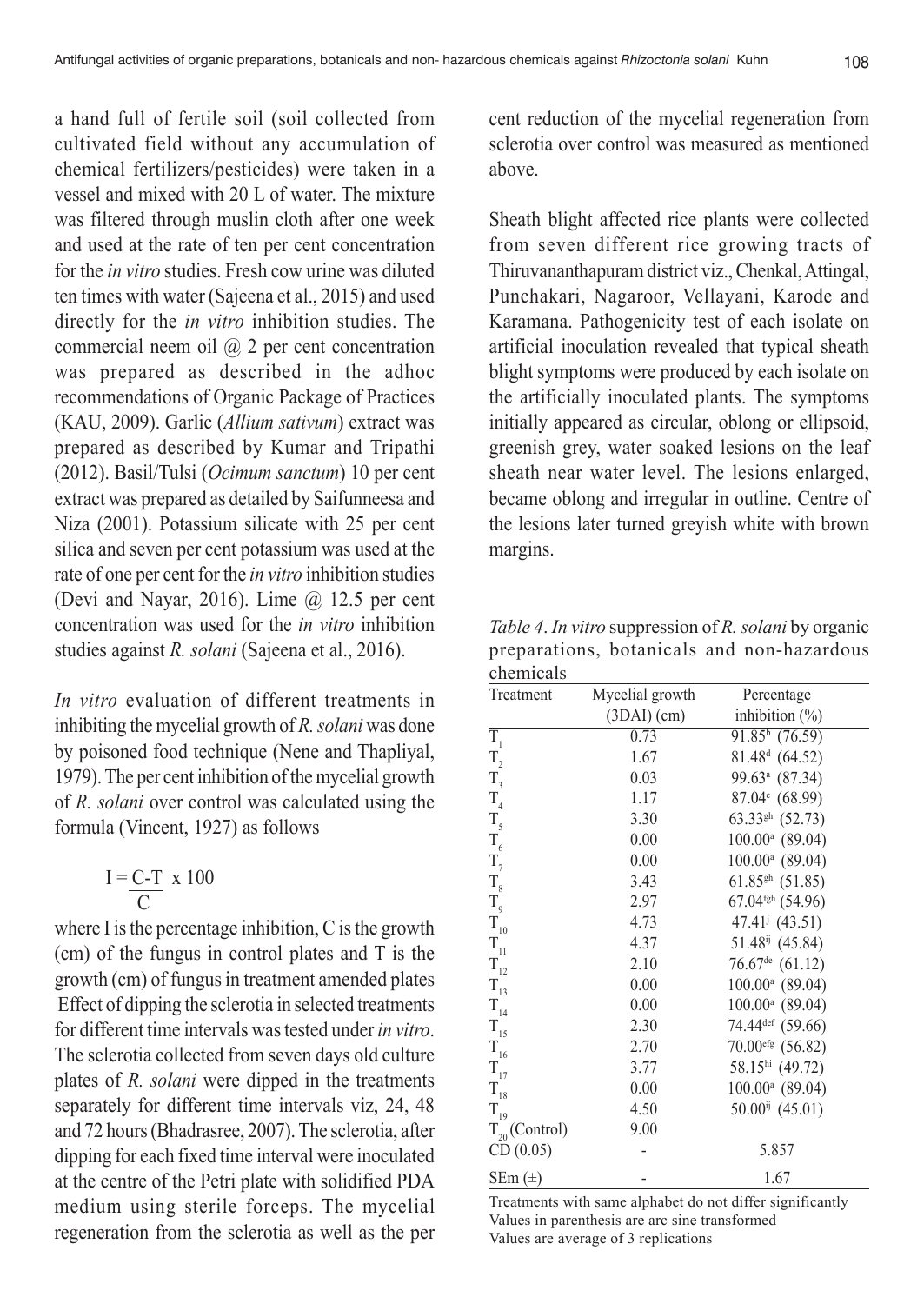|                                          | treatments and germination of sclerotia |                       |                          |                       |          |                    |  |
|------------------------------------------|-----------------------------------------|-----------------------|--------------------------|-----------------------|----------|--------------------|--|
|                                          | 24                                      | 48                    | 72                       |                       |          |                    |  |
|                                          | MRS (cm)                                | S(%)                  | MRS (cm)                 | S(%)                  | MRS (cm) | $S(\%)$            |  |
| $T2$ (Fermented weed extract)            | 0.00                                    | $100.00$ <sup>a</sup> | 0.00                     | $100.00$ <sup>a</sup> | 0.00     | $100.00^{\rm a}$   |  |
|                                          |                                         | (89.04)               |                          | (89.04)               |          | (89.04)            |  |
| $Ts$ (Fermented egg-lemon juice extract) | 0.00                                    | $100.00^{\rm a}$      | 0.00                     | $100.00^{\rm a}$      | 0.00     | $100.00^{\circ}$   |  |
|                                          |                                         | (89.04)               |                          | (89.04)               |          | (89.04)            |  |
| $T_c$ (Panchagavya)                      | 0.00                                    | $100.00^{\rm a}$      | 0.00                     | $100.00$ <sup>a</sup> | 0.00     | $100.00^{\rm a}$   |  |
|                                          |                                         | (89.04)               |                          | (89.04)               |          | (89.04)            |  |
| $T_{12}$ (Potassium silicate)            | 9.00                                    | 0.00                  | 7.79                     | 13.34c                | 7.17     | 21.03 <sup>b</sup> |  |
|                                          |                                         |                       |                          | (19.46)               |          | (27.29)            |  |
| $T_{12}$ (Lime solution)                 | 0.00                                    | $100.00^{\circ}$      | 0.00                     | $100.00$ <sup>a</sup> | 0.00     | $100.00^{\rm a}$   |  |
|                                          |                                         | (89.04)               |                          | (89.04)               |          | (89.04)            |  |
| $T_{17}$ (Garlic extract)                | 7.50                                    | 16.66 <sup>b</sup>    | 4.16                     | 53.71 <sup>b</sup>    | 0.00     | $100.00^{\circ}$   |  |
|                                          |                                         | (23.89)               |                          | (46.88)               |          | (89.04)            |  |
| Sterile water (Control)                  | 9.00                                    | 0.00                  | 9.00                     | $\theta$              | 9.00     | 0.00               |  |
| CD(0.05)                                 |                                         | 3.53                  | $\overline{\phantom{0}}$ | 16.77                 |          | 0.51               |  |
| $SEm(\pm)$                               |                                         | 0.91                  | $\overline{\phantom{0}}$ | 4.44                  |          | 0.13               |  |

*Table 5*. Germination of sclerotia of *R. solani* as affected by soaking in different effective treatments Treatments Soaking duration (h) of sclerotia of *R. solani* in selected

MRS – mycelial regeneration from sclerotia, S – suppression, Treatments with same alphabet do not differ significantly, Values are average of 3 replications, Values in parenthesis are arc sine transformed

 Sheath blight symptom development was observed on the 3rd DAI on the leaf sheaths inoculated with all the isolates except  $I_6$  (Karode isolate) which took seven days for symptom development. The *R. solani* isolate collected from Attingal  $(I_2)$  produced the maximum relative lesion height on  $5<sup>th</sup>(9.20\%)$ ,  $7<sup>th</sup>$  $(15.70\%)$ ,  $10^{th}$   $(19.03\%)$  and  $15^{th}$   $(20.70\%)$  DAI. The number of affected tillers was also maximum  $(4.66)$  in the case of isolate from Attingal  $(I_2)$  (Table 2). Thus, the virulence rating of the seven isolates of *R. solani* revealed that Attingal  $(I_2)$  isolate was the most virulent one.

Microscopic studies (100 X) of the mycelium of the fungus revealed the presence of right angled branching, septum at the origin and constriction at the base of branching, which are all the characteristic features of *R. solani* (Parmeter and Whitney, 1970). The sclerotia when crushed and observed under the microscope revealed the presence of moniliod cells which further confirm the fungus to be *R. solani* (Sneh et al., 1991). The mycelial colour of the isolates ranged from light brown to dark brown with the isolate from Karode  $(I_6)$  exhibiting white coloured mycelium. The mycelial texture also ranged from fluffy to cottony in the various isolates.

The mycelial growth was found to be the maximum in the case of isolate from Attingal  $(I_2)$  on  $1^{st}$  $(3.60cm)$  and  $2<sup>nd</sup>$   $(8.26cm)$  DAI (Table 3). The sclerotia produced by five isolates  $(I_1, I_2, I_3, I_4$  and  $I_7$ ) exhibited the maximum average size (2.13, 2.11, 1.99, 1.91 and 2.01mm respectively). The isolate from Karode  $(I_6)$  produced the maximum number of minute sclerotia (104.66) which was followed by the isolate from Attingal  $(I_2)$  (59.33) and isolate from Karamana  $(I_7)$  (53.66). The growth pattern of the sclerotia in the Petri plates ranged from scattered to central. The *in vitro* identification of the isolate based on morphological characters revealed it to be *Rhizoctonia solani* J.G. Kuhn (Parmeter and Whitney, 1970). The identification of the isolate based on the ITS (Internal Transcribed space) region of rDNA showed 100 per cent similarity with *Rhizoctonia solani* AG-1 IA isolate CSU8 (NCBI accession number KX674527).

*In vitro* evaluation of the treatments in inhibiting the mycelial growth of *R. solani* revealed that among the 19 treatments tested for their potential in inhibiting the mycelial growth of *R. solani*, six treatments namely, fermented egg-lemon juice extract (10%), fermented weed (*Setaria barbata*)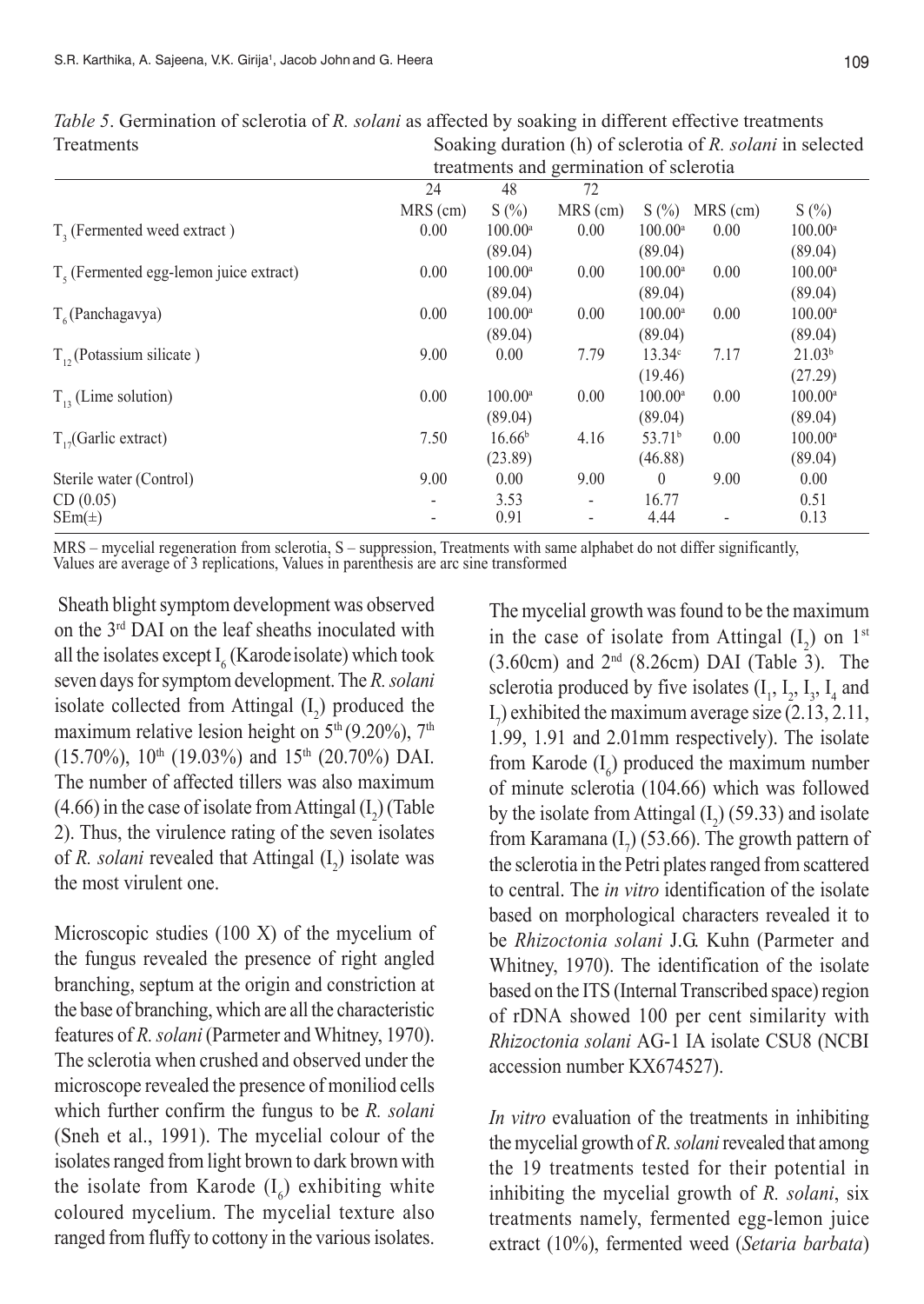extract (100%), panchagavya (5%), garlic extract (10%), potassium silicate (1%) and lime solution  $(12.5\%)$  resulted in 100 per cent inhibition of the mycelial growth of *R. solani* (Table 4 ). The biologically active functional molecules on the egg white, yolk, shell and membrane possessing unique functional properties such as antiviral, antibacterial, enzymatic and immunological activities have been reported by Ibrahim et al. (2002). Cystatin, the affinity purified from the chicken egg white has been reported to have antifungal activity against human fungal pathogen, viz., *Candida* sp. (Kolaczkowska et al., 2010). Citrus juice has been reported to have significant antimicrobial activity against six gram positive and eight gram negative bacteria including *Staphylococcus aureus, Staphylococcus epidermidis, Streptococcus pyogenes, Enterococcus faecalis, Streptococcus pneumoniae, Streptococcus agalactiae, Pseudomonas aeruginosa, Enterobacter aerogenes, Klebsiella pneumoniae, Escherichia coli, Salmonella typhi, Proteus spp, Moraxella catarrhalis, Acinetobacter spp.* and *Candida albicans* (Hindi and Chabuck, 2013). The antifungal potential of this extract might be due to the activity of the microbes produced during its preparation and fermentation or due to the presence of metabolites which need to be further confirmed.

Fermented weed extract also revealed 100 per cent inhibition of the mycelial growth of *R. solani.* The exploration of the antifungal activity of weeds remains an area of interest, but not many reports are available on the exploitation of the antifungal property of weed plants against plant diseases. Srivastava and Singh (2011) reported that the dried leaf powder (20 mg ml-1) of two weeds, *Lantana camara* and *Parthenium hysterophorus* inhibited the mycelial growth (59.5 and 45.9% respectively) of *Alternaria* sp. Pal et al. (2013) studied on the effect of eleven weed plants for their antifungal activity against the seed borne *Alternaria* sp. and found that the extracts of the weeds *viz*., *Ageratum conyzoides* and *Parthenium hysterophorus* showed the most potential antifungal activity against the fungus. The antifungal potential of *Setaria barbata* need to be

further confirmed by future research works.

Lime solution (12.5%) also resulted in 100 per cent mycelial inhibition of *R. solani*. The results are in consensus with the findings of Stosic et al. (2014) who reported that calcium chloride and calcium hydroxide at 1.5 and 2 per cent concentrations significantly decreased the spore germination and germ tube growth of *Colletotrichum acutatum*, *C. gloeosporioides*, *Alternaria alternata* and *Penicillium expansum*.

Potassium silicate at one per cent also completely inhibited the mycelial growth of *R. solani*. The study is in confirmation with the findings of Epstein (1999) who proposed that potassium silicate increased the host defense system or strengthened the plant cell walls, thereby inhibiting infection. The inhibition of fungal growth by potassium silicate was proposed to be due to pH effect.

Garlic extract at ten per cent concentration also completely inhibited the mycelial growth of *R. solani*. The findings are in confirmation with the works of Kyung and Lee (2001) who proposed that several biologically active compounds are present in garlic extract which affect a wide range of soil borne fungal pathogens. The strong inhibition of *R. solani* by garlic extract may be due to the presence of sulphur compounds and its active antimicrobial component *viz*., allicin as proposed by Singh and Singh (2005) and Portz et al. (2008).

Panchagavya could result in 100 per cent inhibition of *R. solani in vitro*. The finding is in consensus with that of Sugha (2005) who reported that panchagavya resulted in 40 to 100 per cent inhibition of the mycelial growth of *R. solani*, *Sclerotium rolfsii*, *Sclerotinia sclerotiorum*, *Phytophthora colacasiae* and *Fusarium solani*. The antifungal property of panchagavya may be attributed due to the presence of antimicrobial substances in cow dung such as patulodin like compounds, CK2108A and CK2108B produced by *Eupenicillium bovifimosum* present in cow dung as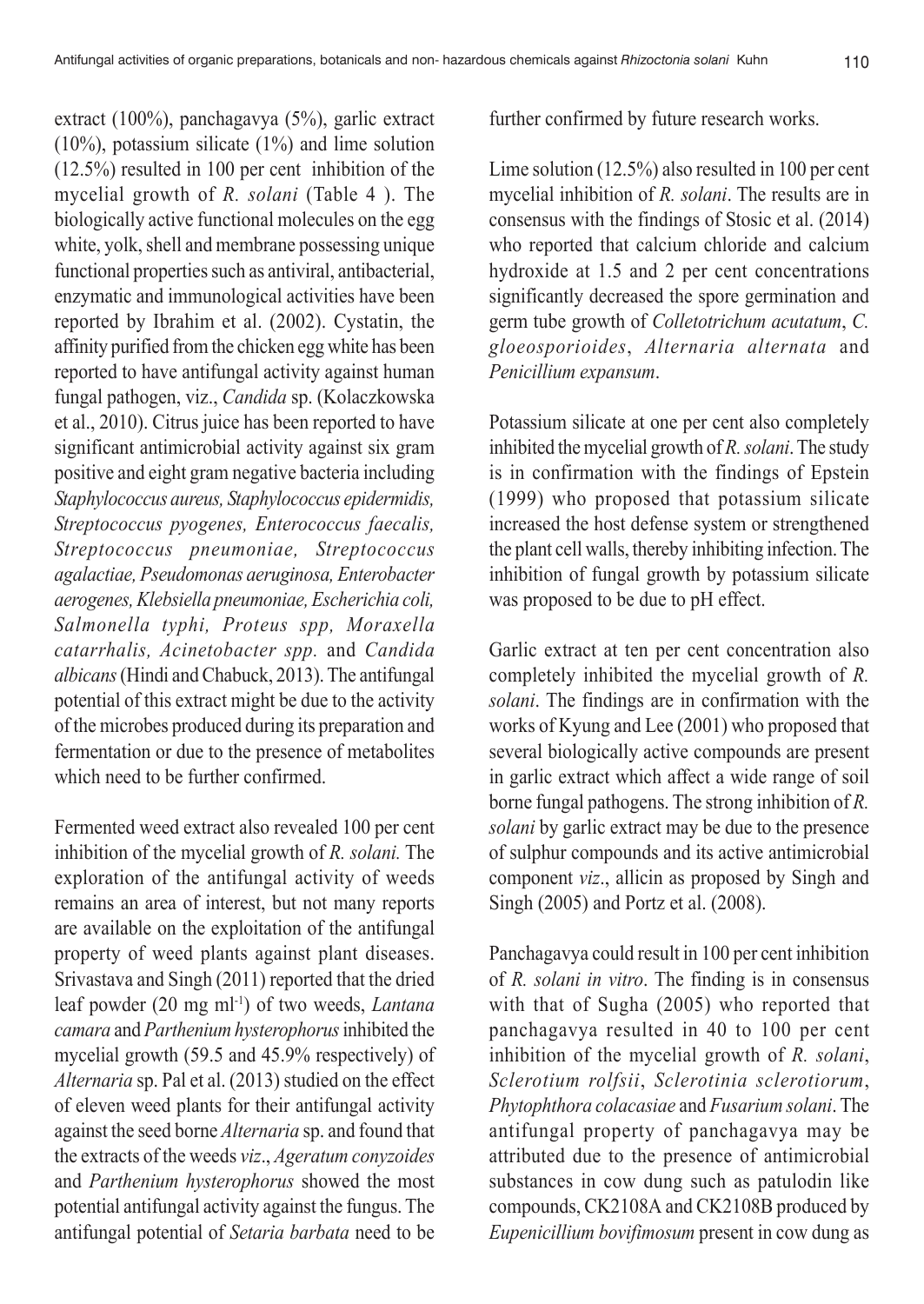proposed by Dorothy and Frisvad (2002). The release of the antimicrobial compounds may be due to the microorganisms like bacteria, fungi and actinomycetes present in panchagavya as reported by Swaminathan et al. (2007).

In the study for the inhibition of mycelial regeneration from sclerotia, fermented egg-lemon juice extract (10%), fermented weed extract (100%), panchagavya (5%) and lime (12.5%) completely inhibited the mycelial regeneration after 24 hours of dipping the sclerotia in them (Table 5). Garlic extract (10%) could result in the complete inhibition (100%) after 72 hours of sclerotial dip in it. The reason whether high pH and calcium were fungistatic or fungicidal to the resting spores have not been resolved. He et al. (2014) proposed that the effect of calcium carbonate on *Ralstonia solanacearum* was mainly related to the role of calcium  $(Ca^{2+})$ . Jiang et al. (2013) reported that the mechanism of action of calcium may be due to the increased activity of peroxidase and poly phenol oxidase.

Potassium silicate resulted only in less inhibition (21.03%) of the mycelial regeneration from sclerotia. Similar results were proposed by Wainwright (1993) who suggested that nutrient free silica gel supported the fungal growth with the gel itself acting as a nutrient source and stimulating spore germination.

Thus the present study revealed the scope for use of commonly available indigenous organic preparations/ botanicals/ non-hazardous chemicals for eco-friendly disease management. Four treatments *viz*., fermented weed extract, fermented egg-lemon juice extract, lime and panchagavya were effective in completely inhibiting the mycelial growth of *R. solani* as well as in inhibiting the mycelial regeneration from sclerotia within 24 hours of dip. Potassium silicate could completely inhibit the mycelial growth, but had less effect on the inhibition of sclerotia. Thus, the sheath blight pathogen as well as its perpetuating, resting

structures (sclerotia) can be safely managed using organic preparations/ botanicals/ non- hazardous chemicals effectively.

Replacement of synthetic fungicides by natural products which are non- toxic and specific in their action is of importance in the present context. Hence, organic preparations/botanicals/nonhazardous chemicals can be effectively utilized for the management of various plant pathogens which are environmentally safe and economically viable.

## **References**

- Aderogba, M.A., McGaw, L.J., Bagla, V.P., Eloff, J.N. and Abegaz, B.M. 2014. *In vitro* antifungal activity of the acetone extract and two isolated compounds from the weed, *Pseudognaphalium luteoalbum*. S. Afr. J. Bot., 940: 74-78.
- Adipathi, P., Singh, V. and Meena, S.C. 2013. Virulence diversity of *Rhizoctonia solani* causing sheath blight disease in rice and its host pathogen interaction. Bioscan., 8(3): 949-952.
- Anees, M. 2014. Integrated management of *Pythium* stem rot of vegetable cowpea (*Vigna unguiculata* sub specie *sesquipedalis*. L) Verdcourt. M.Sc (Ag.) thesis, Kerala Agricultural University, Thrissur, 65p.
- Ataee, R.A., Derakhshanpour, J., Tavana A.M. and Eydi, A. 2011. Antibacterial effect of calcium carbonate nanoparticles on *Agrobacterium tumefaciens***.** Iranian J. Military Med., 13(2): 65-70.
- Banniza, S., Rutherford, M.A., Bridge, P.D., Holderness, M. and Mordue, J.E. 1996. Biological characterization of *Rhizoctonia solani* in rice-based cropping systems. Proceedings of Brighton Crop Protection Conference. Pests and Diseases., 1: 399- 404.
- Bekker, T.F., Kaiser, C. and Labuschange, N. 2009. The antifungal activity of potassium silicate and the role of pH against selected plant pathogenic fungi *in vitro*. S. Afr. J. Plant Soil., 26(1): 25-26.
- Bhadrasree, S. 2007. Ecofriendly management of collar rot and web blight of cowpea. M. Sc. (Ag) thesis. Kerala Agricultural University, Thrissur, 102p.
- Chadha, S., Rameshwar, Ashlesha Saina, J.P. and Paul, P.S. 2012. Vedic Krishi: Sustainable livelihood option for small and marginal farmers. Indian J. Tradit.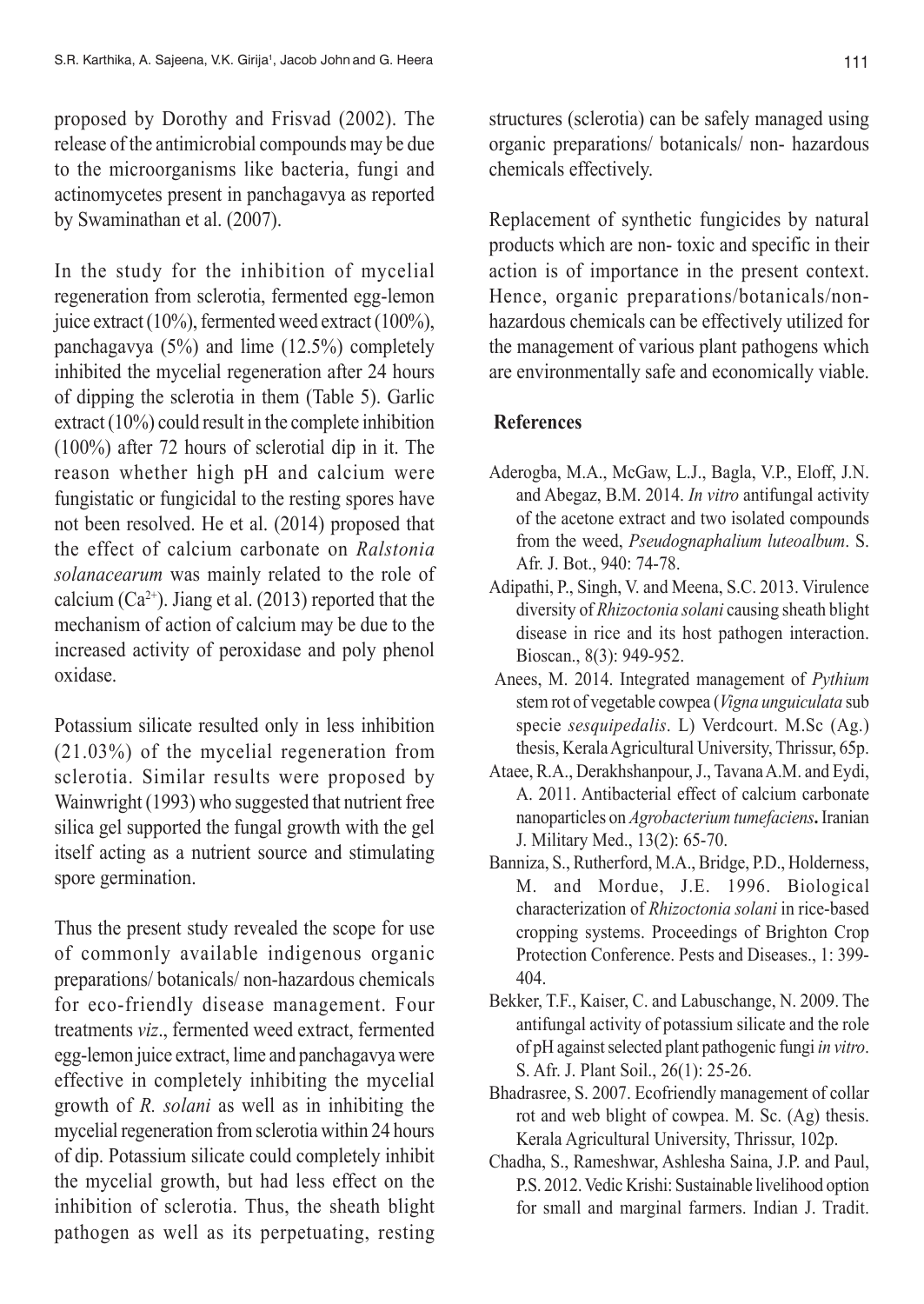Knowl., 480-486.

- Chahal, K.K., Kumar, A., Kataria, D., Singh, T., Kaur, B. and Chadha. 2016. Dynamics of demand and consumption of pesticides in agriculture-an overview. Indian J. Econ. Dev., 12(1): 171-177.
- Debbarma, M. and Dutta, P. 2015. Cultural and morphological variability in *Rhizoctonia solani* isolates of different hosts of Assam. J. Appl. Res., 5(2): 878-884.
- Devi, A. and Nayar, K. 2016. Integrated management of anthracnose of snake gourd. M. Sc. (Ag.) thesis, Kerala Agricultural University, Thrissur, 170p.
- Dorothy, E.T. and Frisvad, J.C. 2002. *Eupenicillium bovifimosum*, a new species from dry cow manure in Wyoming. Mycologia., 94(2): 240-246.
- Epstein, E. 1999. Silicon. Ann. Rev. Plant Physiol*.* Plant Mol. Biol., 50: 641-664.
- Gonzalez, D., Cubeta, M.A. and Vilgalys, R. 2006. Phylogenetic utility of indels within ribosomal DNA and b-tubulin sequences from fungi in the *Rhizoctonia solani* species complex. Mol. Phylogen. Evol., 40: 459-470.
- He, K., Yang, S., Li, H., Wang, H. and Li, Z. 2014. Effects of calcium carbonate on the survival of *Ralstonia solanacearum* in soil and control of tobacco bacterial wilt. Eur. J. Plant Pathol., 140: 665–675.
- Hindi, N.K.K. and Chabuck, Z.A.G. 2013. Antimicrobial activity of different aqueous lemon extracts. J. Appl. Pharma. Sci., 3: 074-078.
- Ibrahim, H.R., Aoki, T. and Pellegrini, A. 2002. Strategies for new antimicrobial proteins and peptides: lysozyme and aprotinin as model molecules. Current Pharmacological Design., 8: 671.
- Jiang, J.F., Li, J.G. and Dong, Y.H. 2013. Effect of calcium nutrition on resistance of tomato against bacterial wilt induced by *Ralstonia solanacearum*. Eur. J. Plant Pathol., 136: 547–555.
- Kerala Agricultural University. 2009. Package of practices recommendations (Adhoc) for organic farming: Crops. Kerala Agricultural University, Thrissur, 200p.
- Khan, A.A. and Sinha, A.P. 2006. Integration of fungal antagonists and organic amendments for the control of rice sheath blight. Indian Phytopathol., 363-365.
- Kolaczkowska, A., Kolaczkowski, M., Sokolowska, A., Miecznikowska, H., Kubiak, A., Rolka, K. and Polanowski, A. 2010. The antifungal properties of chicken egg cystatin against Candida yeast isolates showing different levels of azole resistance.

Mycoses., 314-320.

- Kumar, S. and Tripathi, H.S. 2012. Evaluation of plant extracts against *Rhizoctonia solani* Kuhn, the incitant of web blight of urd bean. Plant Dis. Res., 190-193.
- Kyung, K.H. and Y.C. Lee. 2001. Antimicrobial activities of sulfur compounds derived from S-alk (en) yl-Lcysteine sulfoxides in Allium and Brassica. Food Rev. Int., 17:183-198.
- Nene, Y.L. and Thapliyal, P.N. 1979. Fungicides in Plant Disease Control. Oxford and IBH Publishing Co. Pvt. Ltd. New Delhi. 691p.
- Pal, G.K., Kumar, B. and Shahi, S.K. 2013. Antifungal activity of some common weed extracts against seedborne phytopathogenic fungi *Alternaria* spp. Int. J. Universal Pharmacy Life Sci., 6-14.
- Parmeter, J.R. and Whitney, H.S. 1970. Taxonomy and nomenclature of the imperfect state. In: *Rhizoctonia solani*: Biology and Pathology. University of California Press: Berkely. pp. 7-19.
- Portz, D., Koch, E. and Slusarenko, A. 2008. Effect of garlic (*Allium sativum*) juice containing allicin on *Phytophthora infestans* and downy mildew of cucumber caused by *Pseudoperonospora cubensis*. Eur. J. Plant Pathol., 197-206.
- Saifunneesa, T.K. and Niza, R.T.J. 2001. Efficacy of selected biopesticides for the management of sheath blight of rice. M.Sc (Ag.) thesis, Kerala Agricultural University, Thrissur. 97p.
- Sajeena, A., Sukumari, P., Jacob John. and Kamala Nayar. 2015. Indigenous organic preparations for management of leaf blight disease of amaranthus. In: Proceedings of the National Seminar on Biological Products for Crop, Animal and Human Health-problems and prospects, 21-22 August 2015, Mysore. National Academy of Biological Science and University of Mysore, p 29-30.
- Sajeena, A., Sukumari, P., Jacob John. and Kamala Nayar. 2016. Fermented extracts of *Setaria barbata*, and egg lemon juice for eco-friendly disease management and crop growth. Indian Phytopathol., 69: 590-593.
- Sarmah, N. and Kumari, S. 2013. Comparitive study of antibacterial activity of ripen and unripen indigenous citrus union of Assam, India. Int. J. Advmt. Res. Technol., 9:25-31.
- Sharma, N.R., Teng, P.S. and Olivares. F.M. 1990. Comparison of assessment methods for rice sheath blight disease. Philippines Phytopathol., 26: 20-24.
- Singh, M. and Singh, R.P. 2005. Management of mushroom pathogens through botanicals. Indian